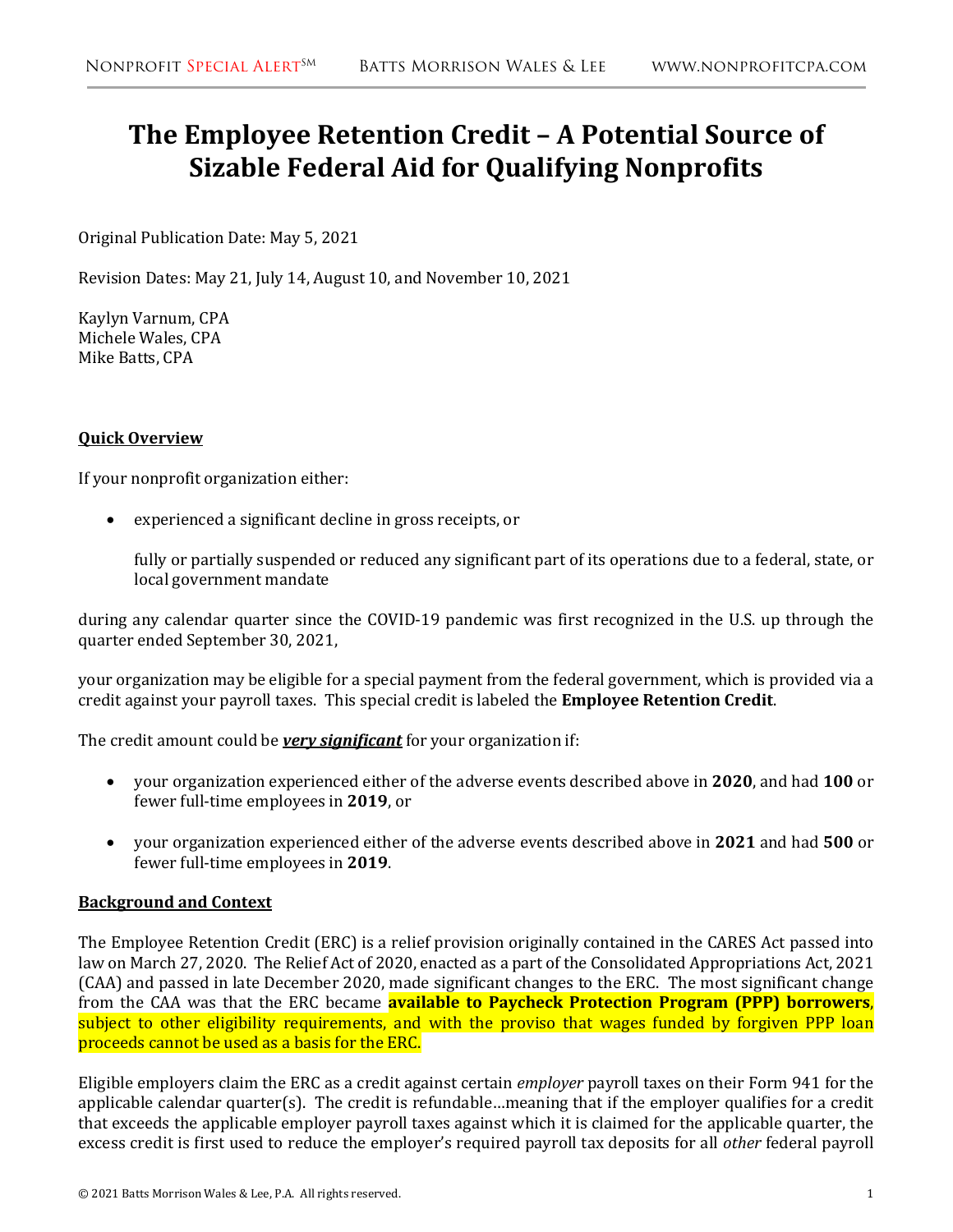taxes. Any excess beyond required federal payroll tax deposits is refunded to the employer in cash. The ERC is essentially relief/stimulus money paid by the government to eligible employers. The credit has no actual relationship to the employer-paid payroll taxes against which it is claimed. Claiming the credit against these employer payroll taxes on Form 941 is simply the government's delivery method for transferring funds to eligible employers.

To claim the ERC for a prior quarter for which the employer has already filed Form 941, the employer must file a Form 941-X (amended Form 941) for the applicable quarter(s). Special rules provide that the ERC for the *first* quarter of 2020 is claimed on the Form 941 or Form 941-X for the *second* quarter of 2020. In anticipation of an ERC (i.e., before a Form 941 is filed for an applicable quarter), an employer can reduce its federal employment tax deposits, including deposits of employee taxes withheld, up to the amount of the anticipated credit. If the anticipated credit amount exceeds the employer's otherwise required payroll tax deposits, the employer can reduce its payroll tax deposits to zero…and may generally request an advance of the amount of the anticipated credit that exceeds the required federal employment tax deposits by filing Form 7200. Reductions in deposits and advance ERC payments are accounted for on the employer's applicable Form 941.

In March and April 2021, the IRS released IRS [Notice 2021-20](https://www.irs.gov/pub/irs-drop/n-21-20.pdf) and IRS [Notice 2021-23,](https://www.irs.gov/pub/irs-drop/n-21-23.pdf) providing guidance regarding the ERC that applies from March 13, 2020, through December 31, 2020, and from January 1, 2021, through June 30, 2021, respectively. On March 11, 2021, The American Rescue Plan Act of 2021 (ARPA) was signed into law, extending the ERC from July 1 through December 31, 2021. In August 2021, the IRS released IRS [Notice 2021-49, p](https://www.irs.gov/pub/irs-drop/n-21-49.pdf)roviding guidance regarding the ERC that applies from July 1 through December 31, 2021. However, in November 2021, The Infrastructure Investment and Jobs Act eliminated the ERC for the period October 1, 2021 through December 31, 2021 (except for recovery startup businesses). Therefore, with limited exception, the 2021 version of the ERC is only available from January 1 through September 30, 2021.

*We note here that the general Employee Retention Credit (which is the primary subject of this article) is distinguished from the Employee Retention Credit for "qualified disasters." The Employee Retention Credit for qualified disasters is addressed at the end of this article.* 

Following is a summary of the Employee Retention Credit requirements and rules, as modified and interpreted by the CAA, ARPA, and IRS Notices as we understand them. *(Note that entities that are part of a controlled group of entities are generally aggregated in making all determinations and calculations. Also, note that additional guidance is expected from the IRS, further clarifying the rules for applying the credit. Additional guidance may render portions of the information provided herein incomplete and/or inaccurate.)*

### **For the Period March 13, 2020, through December 31, 2020**

- 1. Provides eligible employers including tax-exempt organizations a refundable credit against the employer's share of Social Security tax [the 6.2% portion – not the 1.45% Medicare tax]. (As described below, the fact that it is a refundable credit means that it is simply money from the government – if the amount of the credit exceeds the employer's share of Social Security tax against which it is a credit, the organization can reduce the amount that it deposits to cover other payroll tax obligations. If the credit exceeds all such taxes owed by the employer, the employer receives a refund of the excess credit amount.) [The IRS has published [special guidance](https://www.irs.gov/newsroom/deferral-of-employment-tax-deposits-and-payments-through-december-31-2020#12) to address coordination of the ERC with the employer Social Security tax payment deferral also available during 2020 pursuant to the CARES Act. The deferral of employer Social Security tax payments does not impact the calculation of the ERC.]
	- a. Eligible employers must have carried on a trade or business during 2020 and satisfy one of two economic hardship tests (for tax-exempt organizations described in Section 501(c) of the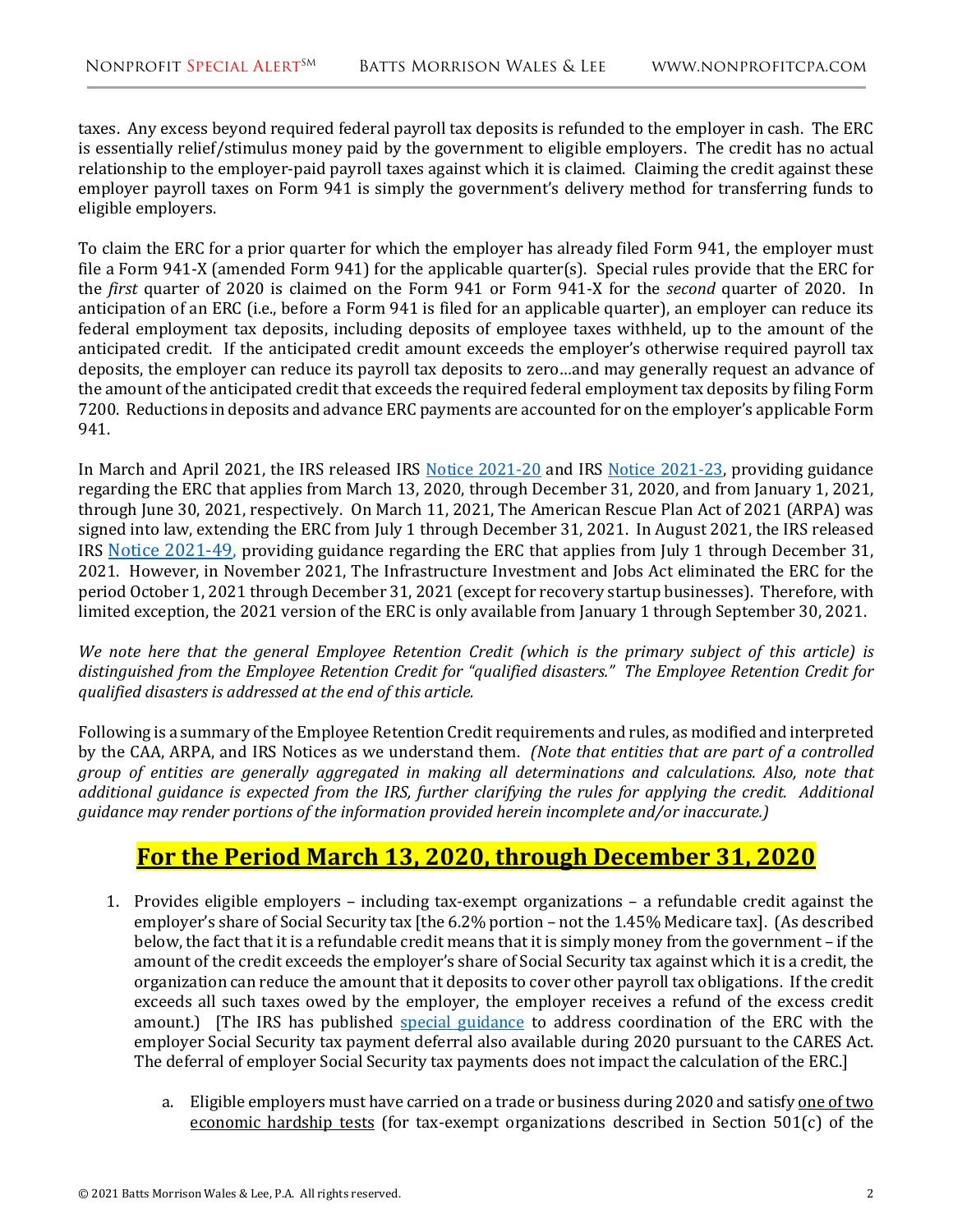Internal Revenue Code, all operations of the organization are considered a trade or business for this purpose):

- i. Had fully or partially suspended business operations during any calendar quarter of 2020 due to **orders** from a governmental entity limiting commerce, travel, or group meetings (for commercial, social, religious, or other purposes). The guidance clarifies that a business is considered partially suspended if, under the facts and circumstances, the operations that are closed or modified are "more than a nominal portion of its business operations and cannot be performed remotely in a comparable manner." Selections from IRS Notice 2021-20 Q&A Items 10 – 22, which provide additional information regarding the full or partially suspended business operations economic hardship test, are outlined below - see the Notice for full details.
	- 1. IRS Notice 2021-20, Q&A Item 10 clarifies that orders, proclamations, or decrees from the federal government or any state or local government may be taken into account by an employer as "orders from an appropriate governmental authority" for this purpose.
	- 2. IRS Notice 2021-20, Q&A Item 11 provides a safe harbor threshold that may be used by an organization to support a position that suspended operations were a more than nominal portion of the organization's business operations. The guidance indicates that business operations will be deemed to constitute more than a nominal portion of an employer's business operations if either:
		- The gross receipts from that portion of the business operations is not less than 10% of the total gross receipts (using the gross receipts of the same quarter in 2019)
			- or
		- The hours of service performed by employees in that portion of the business is not less than 10% of the total number of hours of service performed by all employees in the employer's business (using number of hours of service performed by employees in the same quarter in 2019)
	- 3. IRS Notice 2021-20, Q&A Item 18 indicates that modifications of a business operation due to orders from a governmental entity may be considered a full or partial suspension of business operations if such modifications had more than a nominal effect on the business operations. Whether or not business operations were more than nominally affected is a facts and circumstances determination. Examples of modifications that should be considered include limiting occupancy to provide for social distancing, requiring services to be performed only on an appointment basis (for businesses that previously offered walk-in service), changing the format of service, etc.
	- 4. IRS Notice 2021-20, Q&A Item 21 indicates that all members of an aggregated group are considered to have their operations partially suspended for purposes of the employee retention credit if the operations of one member of the aggregated group are suspended due to a governmental order. If one aggregated group are suspended due to a governmental order. member's business operations are partially suspended, it is unclear how the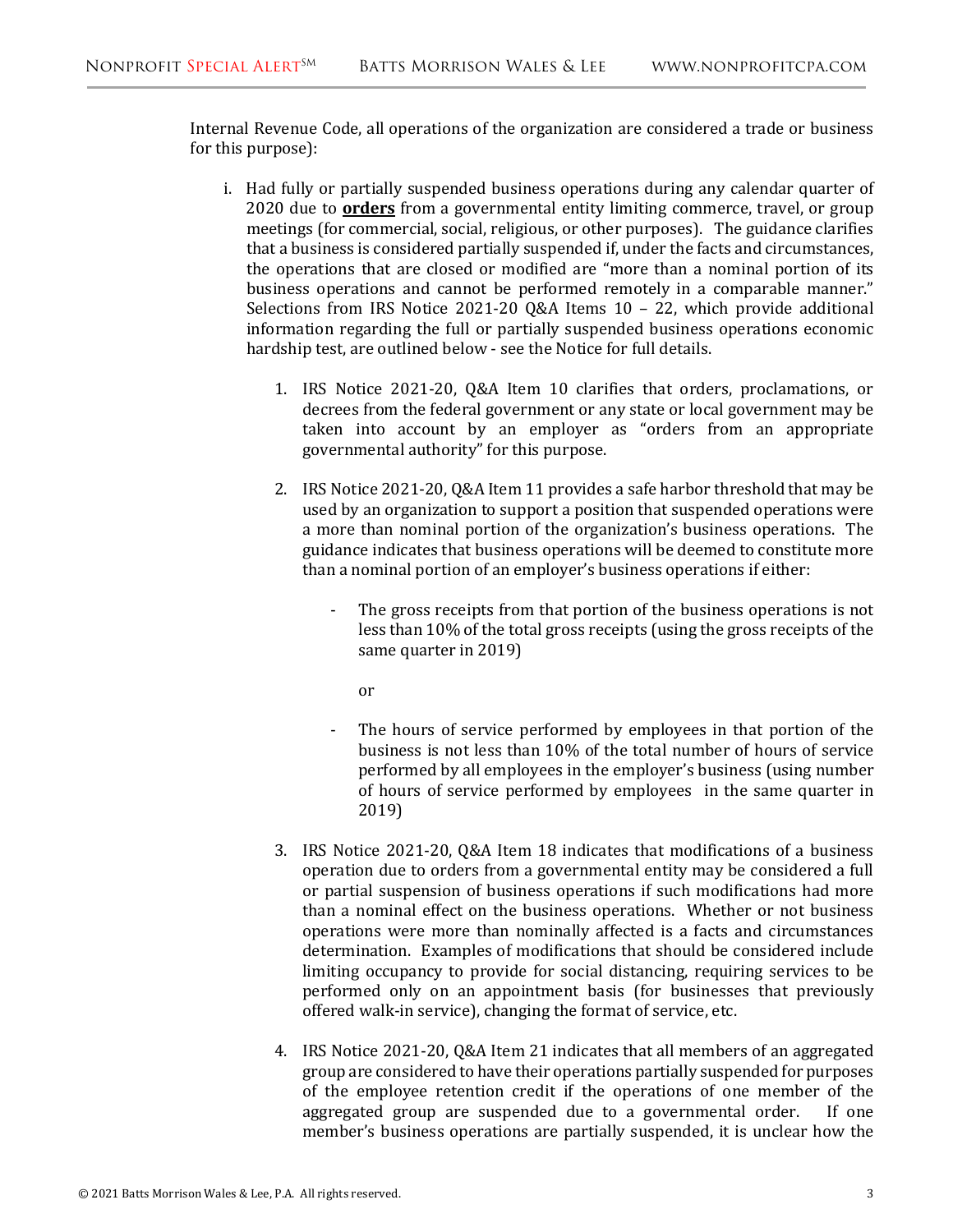safe harbor calculation is made (i.e., whether the safe harbor thresholds based on 10% of the aggregated group or based on the member itself).

or

- ii. Experienced a reduction in **gross receipts** of more than 50% in any calendar quarter of 2020 as compared to the same calendar quarter of 2019. If an organization meets this test for any calendar quarter in 2020, it is deemed to continue meeting this test through the end of the first *subsequent* calendar quarter of 2020 in which gross receipts exceed 80% of the amount for the corresponding quarter of 2019. (If, after declining by more than 50% in a quarter, gross receipts do not increase for any subsequent quarter in 2020 to more than 80% of the amount for the corresponding quarter in 2019, the credit continues through the end of 2020.) For nonprofit organizations, the IRS guidance indicates that the term *gross receipts* is defined in the same manner as described in Internal Revenue Code Section 6033, which is interpreted by Treasury Regulations (Reg. §1.6033-2(g)(4)), further described below.
	- 1. The term "gross receipts" means the gross amount received by the organization during its annual accounting period from all sources without reduction for any costs or expenses including, for example, cost of goods or assets sold, cost of operations, or expenses of earning, raising, or collecting such amounts. Thus "gross receipts" includes, but is not limited to, (i) the gross amount received as contributions, gifts, grants, and similar amounts without reduction for the expenses of raising and collecting such amounts, (ii) the gross amount received as dues or assessments from members or affiliated organizations without reduction for expenses attributable to the receipt of such amounts, (iii) gross sales or receipts from business activities (including business activities unrelated to the purpose for which the organization qualifies for exemption, the net income or loss from which may be required to be reported on Form 990- T), (iv) the gross amount received from the sale of assets without reduction for cost or other basis and expenses of sale, and (v) the gross amount received as investment income, such as interest, dividends, rents, and royalties.
	- 2. *The rules do not appear to make a distinction between restricted and unrestricted contributions with respect to nonprofit organizations.*
	- 3. In [Notice 2021-33](https://www.irs.gov/pub/irs-drop/rp-21-33.pdf) the IRS confirmed that an employer can elect to exclude forgiveness of a PPP loan from gross receipts for purposes of this evaluation. An employer makes this election by simply excluding the amount of forgiveness of the PPP loan from its gross receipts.
	- 4. Unrealized gains/losses are not included in the definition of gross receipts.
	- 5. IRS Notice 2021-20, Q&A items 23 28 provide additional information regarding the determination of whether an organization experienced a significant reduction in gross receipts for purposes of ERC eligibility.

**Example**: Employer A's gross receipts were \$100,000, \$190,000, \$230,000, and \$250,000 in the first, second, third, and fourth calendar quarters of 2020, respectively. Its gross receipts were \$210,000, \$230,000, \$250,000, and \$250,000 in the corresponding calendar quarters of 2019. Thus, Employer A's 2020 first, second, third, and fourth quarter gross receipts were approximately 48%, 83%, 92%, and 100% of its 2019 corresponding quarterly gross receipts. Accordingly, Employer A had a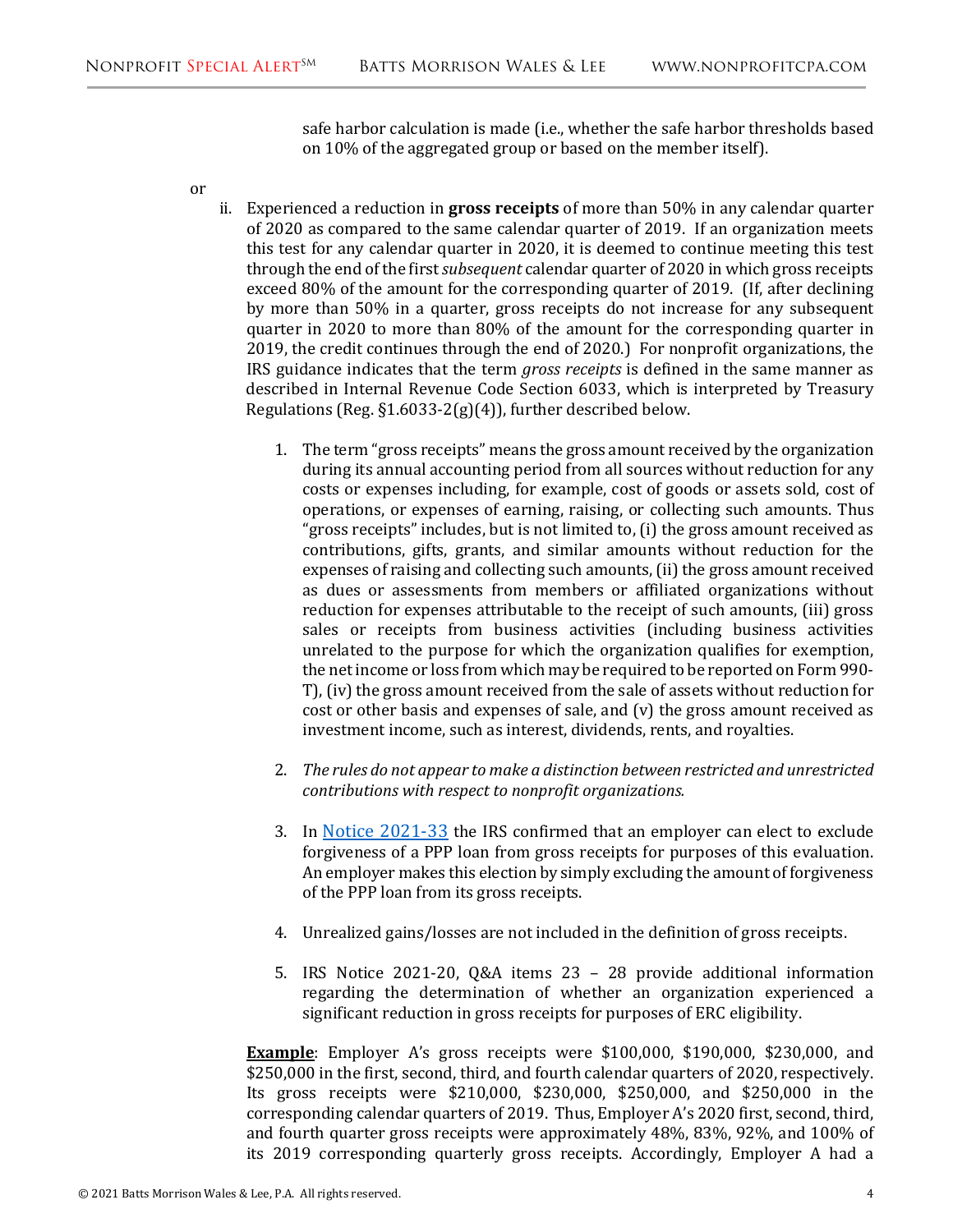significant decline in gross receipts commencing on the first day of the first calendar quarter of 2020 (the calendar quarter in which gross receipts were less than 50% of the same quarter in 2019) and ending on the last day of the second calendar quarter of 2020 (the first subsequent quarter in 2020 for which the gross receipts were more than 80% of the amount in the same quarter in 2019). Thus, Employer A is eligible for a retention credit with respect to the first and second calendar quarters of 2020.

2. The credit is 50% of the first \$10,000 in qualified wages per employee (including the value of qualified group health plan benefits as further described in IRS Notice 2021-20, Q&A items 40 - 48). IRS Notice 2021-49 clarifies that an employee's status as a full-time or part-time employee is irrelevant in determining qualified wages (i.e., qualified wages paid to both full-time and part-time employees are counted in calculating the ERC). [Note, however, that wages paid with forgiven PPP loan proceeds may not be used as a basis for the ERC.] *Qualified wages are further defined in IRS Notice 2021-20, Q&A items 30 – 48 and the ERC's interaction with PPP loans is further described in IRS Notice 2021-20, Q&A item 49. Additionally, Q&A item 58 describes a special rule for claiming an ERC for wages funded by a PPP loan that was not forgiven.* 

**Note** – Wages for purposes of the ERC are generally FICA wages…clergy compensation is not ordinarily considered FICA wages.

- 3. The credit is reduced by any credits claimed for emergency sick pay or emergency family leave pay under the Families First Coronavirus Response Act (FFCRA) or for other credits applicable to the same wages.
- 4. To the extent the credit exceeds the employer's Social Security tax due, the excess is considered a refundable overpayment.
- 5. For employers with an average of more than 100 full-time employees in 2019, only wages paid to employees for periods during which they were not providing services due to an economic hardship (either (1) a full or partial suspension of operations by order of a governmental authority due to COVID-19 or (2) a significant decline in gross receipts) are eligible for the credit. For eligible employers with an average of 100 or fewer full-time employees in 2019, **wages** paid to **all employees** (regardless of whether they were providing services) during a period of economic hardship (as defined above) are eligible for the credit.
	- a. Aggregation of employee counts of affiliated entities may be required. *Q&A items 7, 8, 9, 32, and 55 within Notice 2021-20 provide additional information regarding the aggregation rules applicable to the ERC.*
	- b. Employee counts are made using the [methods applicable under the Affordable Care Act](https://www.irs.gov/affordable-care-act/employers/identifying-full-time-employees) in determining whether an employer is an "applicable large employer." IRS Notice 2021-49 clarifies that employers are not required to include full-time equivalents when determining the average number of full-time employees – just full-time employees. (Note that only the counting method is applicable…the employee count thresholds for the Employee Retention Credit are unrelated to the thresholds for the Affordable Care Act.) *Q&A item 31 within Notice 2021-20 provides additional information regarding the calculation of employee counts for purposes of the ERC.*
- 6. IRS Notice 2021-20, Q&A items 70 and 71 provide information regarding documentation that should be kept in an employer's records as support for the ERC.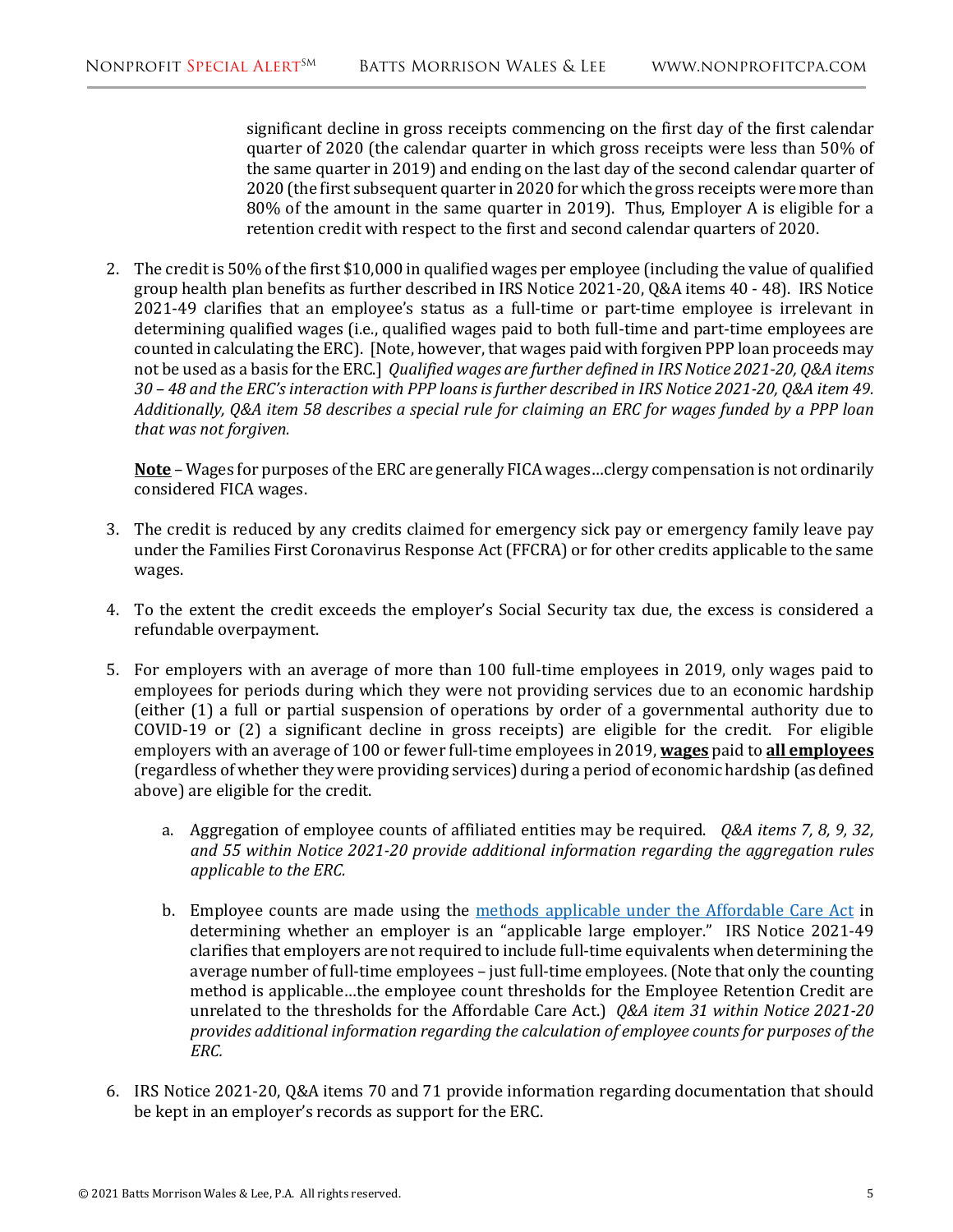7. The Employee Retention Credit, as described in this section of this article, is effective for wages paid after March 12, 2020, and before January 1, 2021.

The Internal Revenue Service provides [a list of](https://www.irs.gov/newsroom/faqs-employee-retention-credit-under-the-cares-act) FAQs related to the Employee Retention Credit. (As of the date this article was written, the IRS's FAQs did not reflect changes to the ERC made by the CAA or the ARPA.) As referenced above, Notice 2021-20 includes a list of Q&A items related to the ERC for the period March 13, 2020, through December 31, 2020.

#### **Observations for Churches, Schools, and Other Organizations Subject to Mandatory Suspension of Group Meetings**

Thankfully, few churches, schools, and charities have experienced revenue declines in a calendar quarter of 2020 in excess of 50% as compared to 2019 – so that aspect of ERC eligibility has limited application. We note, however, that churches, schools, and other organizations that were subject to **mandatory** government orders that resulted in the full or partial suspension of operations or group meetings (including mandatory government orders that required or resulted in capacity limitations in connection with such operations or group meetings, assuming the capacity limitations had more than a nominal effect on the operations) seem to be eligible for the Employee Retention Credit regardless of whether they were able to continue carrying on certain of their activities via remote participation.

Applying this interpretation would require the organization to evaluate whether it had "operations that were **fully or partially suspended** during any calendar quarter in 2020 due to **orders** from an appropriate governmental authority limiting commerce, travel, or group meetings (for commercial, social, religious, or other purposes) due to COVID-19." Such a determination may not be easy to make in every instance, since certain safety protocol communications made by government officials or agencies may not have reached the level of authority of "**orders**." (See Notice 2021-20, Q&A Item 10 for additional information on what qualifies as a governmental order for this purpose.) Additionally, language in the IRS Notice 2021-20, Q&A Item 15 states that if the "employer is able to continue operations comparable to its operations prior to the closure by requiring its employees to telework, the employer's operations are not considered to have been fully or partially suspended as a consequence of a governmental order."

While it may be tempting to assume that such language means that churches that offered virtual worship services were able to "continue operations comparable to its operation prior to the closure," we would argue that such is not the case. Not only are virtual worship services not comparable to regular in-person worship meetings, most churches stopped or limited other significant aspects of their operations in addition to inperson worship services…such as children's ministries, Sunday Schools, fellowship events, and more. Similarly, even though schools may have continued conducting classes online, many other school functions were stopped or limited…including athletics and other extracurricular activities. Our firm believes that, until and unless additional official contrary guidance is published, the position we have described herein with respect to churches and schools is reasonable, assuming that the suspended operations are more than a nominal portion of the church or school's business operations as defined in IRS Notice 2021-20.

**Assuming the IRS agrees with the interpretation described in the preceding paragraph, the Employee Retention Credit could represent a significant financial benefit to churches, schools, and other entities required to suspend or limit group meetings – particularly those with 100 or fewer full-time employees in 2019.** The reason is that for such organizations, the credit is half of the first \$10,000 in wages paid to **all** employees during the applicable period, regardless of whether such employees are providing services for the organization or not. That treatment contrasts dramatically with the treatment of organizations with more than 100 full-time employees in 2019. For those organizations, the credit is half of the first \$10,000 in wages paid during the applicable period **only to employees while they are not currently providing services to the organization.**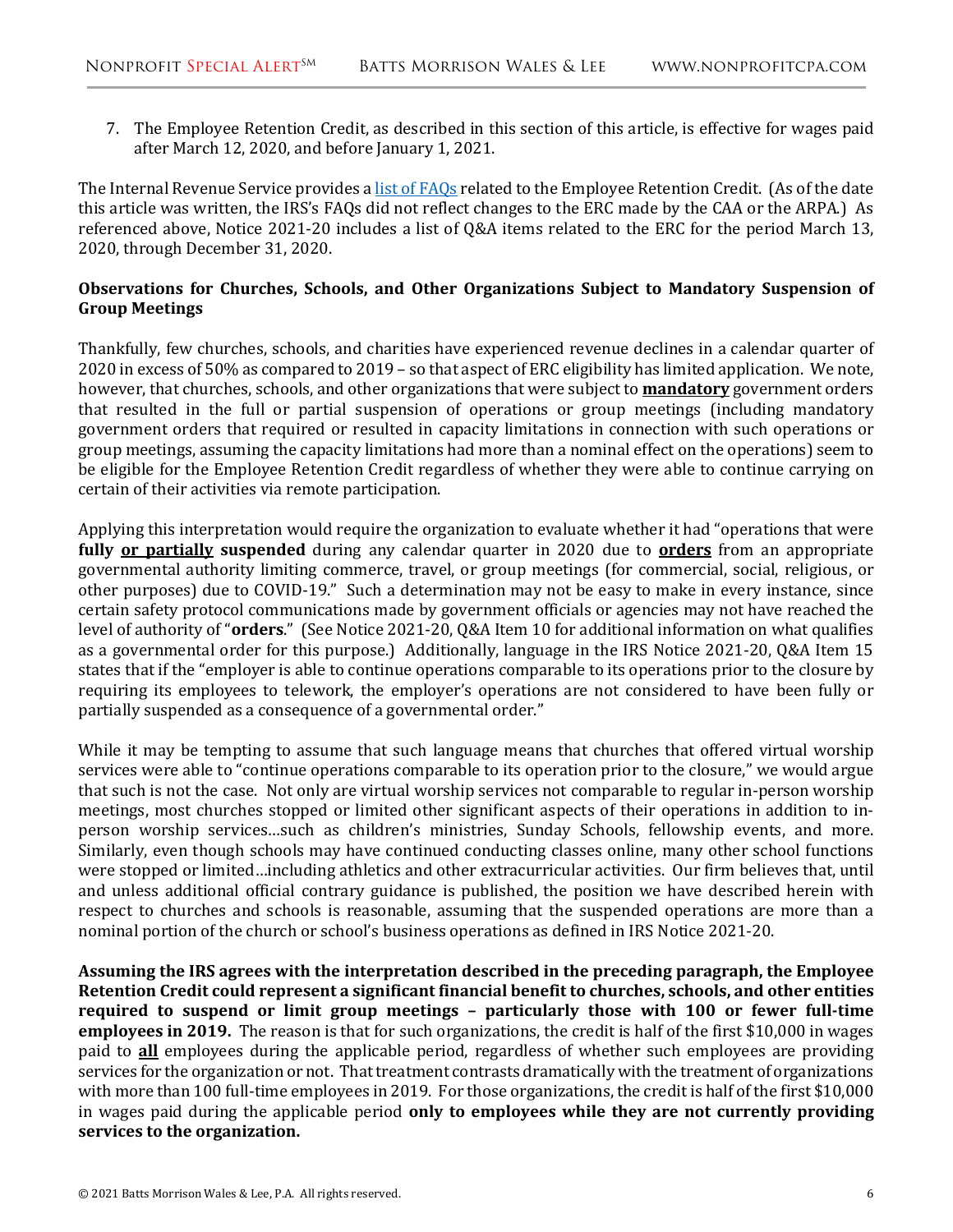#### **Example – Church with 85 Full-Time Employees in 2019 and 2020**

*Note – The IRS has published guidance on the interaction between the ERC and PPP loan rules as they relate to identifying the wages applicable to each – see IRS Notice 2021-20, Q&A items 49 and 58. The ERC cannot be claimed with respect to wages paid with PPP loan funds that are forgiven. This example specifically notes that the employer ignored wages paid with PPP loan funds in calculating wages paid by the employer for purposes of the ERC.* 

Oak Church obtained a PPP1 loan that was fully forgiven in 2020. It does not qualify for any wagerelated credits other than the ERC. Oak Church had 85 full-time non-clergy employees in 2019 and 2020 and no part-time employees. On March 15, 2020, Oak Church was ordered by government officials to stop holding in-person worship services. That mandate continued through May 31, 2020, at which time government officials permitted the church to hold limited-capacity worship services. The mandate for limited capacity worship services continued through December 31, 2020, and included a prohibition against conducting certain of the church's other activities involving gatherings. Oak Church continued to pay all of its employees for the entire time during which in-person worship services were prohibited or limited. The operations that ceased as a result of government orders met IRS criteria for being more than nominal.

Ten of its employees (other than clergy) performed no services for Oak Church during the period from March 15 through May 31, 2020 (due to government orders to cease holding worship services), but were paid, nonetheless. During the period from March 15, 2020, through December 31, 2020, Oak Church paid its 85 non-clergy employees \$42,000 each in wages (including qualified health plan benefits). Oak Church ignored the wages it paid employees with PPP loan funds. Half of the first \$10,000 of non-PPP wages paid to each of its employees during the applicable period is \$5,000 per employee. Oak Church is entitled to an Employee Retention Credit of \$425,000 (85 x \$5,000). The credit is refundable. To the extent that the credit exceeds Oak Church's employer Social Security tax due on its Form 941s for the applicable quarters of 2020, Oak Church may reduce its federal employer payroll tax deposits for the applicable periods to zero and receive a refund of the credit amount in excess of the otherwise required deposits.

*[Note that if Oak Church had an average of more than 100 full-time employees in 2019, the credit would apply only with respect to the wages paid to the 10 employees who did not provide services and only during the period in which they were paid while not providing services.]*

### **For the Period January 1, 2021, through June 30, 2021**

*IRS Notice 2021-23 amplifies IRS Notice 2021-20 and specifically addresses the ERC for the period January 1, 2021, through June 30, 2021. Unless otherwise noted below, information included in IRS Notice 2021-20 (applicable to the ERC for March 13, 2020 – December 31, 2020), including the Q&A references above, continues to apply to the ERC for the period January 1, 2021, through June 30, 2021.*

- 1. Provides eligible employers including tax-exempt organizations a refundable credit against the employer's share of Social Security tax [the 6.2% portion – not the 1.45% Medicare tax]. (As described below, the fact that it is a refundable credit means that it is simply money from the government – if the amount of the credit exceeds the employer's share of Social Security tax against which it is a credit, the organization can reduce the amount that it deposits to cover other payroll tax obligations. If the credit exceeds all such taxes owed by the employer, the employer receives a refund of the excess credit amount.)
	- a. Eligible employers must have carried on a trade or business during 2021 and satisfy one of two economic hardship tests (for tax-exempt organizations described in Section 501(c) of the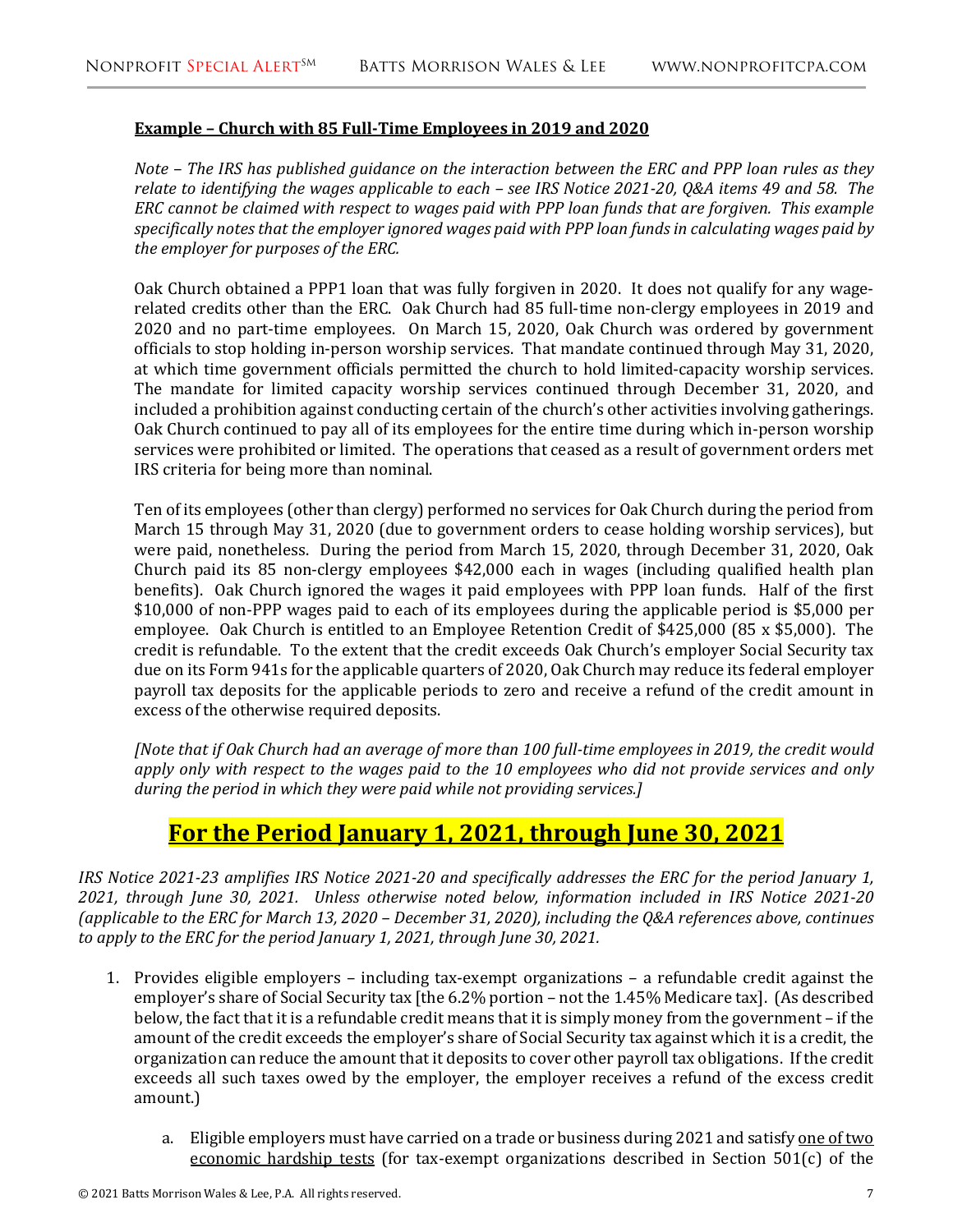Internal Revenue Code, all operations of the organization are considered a trade or business for this purpose):

i. Have fully or partially suspended business operations during either the **first or second quarter of 2021** due to **orders** from a governmental entity limiting commerce, travel, or group meetings (for commercial, social, religious, or other purposes)

or

ii. Experience a reduction in **gross receipts** of more than **20%** in either the **first or second quarter of 2021** as compared to the same calendar quarter of **2019**. (Special rules apply for organizations not in operation during the applicable quarter of 2019 and for seasonal employers.) For quarters in 2021, a special rule allows organizations to elect to use the immediately preceding quarter to compare to 2019. For example, in measuring a decline in gross receipts for the second quarter of 2021, an organization can elect to use the first quarter of 2021 to compare to the first quarter of 2019. IRS Notice 2021-49 confirms that the IRS does not require consistency from quarter to quarter in making such an election. Gross receipts are defined in the same manner as for the 2020 ERC described above. *See notes above for special considerations in the definition of gross receipts for purposes of the ERC.* 

**Example**: Employer A's gross receipts were \$150,000 and \$190,000 in the first and second calendar quarters of 2021, respectively. Its gross receipts were \$210,000 and \$230,000 in the first and second calendar quarters of 2019, respectively. Thus, Employer A's 2021 first and second quarter gross receipts were approximately 71% and 83% of its 2019 first and second quarter gross receipts, respectively. Accordingly, Employer A had a qualifying decline in gross receipts for the first calendar quarter of 2021 (the calendar quarter in which gross receipts were less than 80% of the amount in the same quarter in 2019) but not for the second quarter of 2021 (because gross receipts for that quarter were not less than 80% of the amount in the same quarter of 2019). Thus, Employer A is eligible for an Employer Retention Credit with respect to the first quarter of 2021. However, if Employer A elected (with respect to the second quarter) to use the immediately preceding quarter as a basis for comparison to 2019, it would have a qualifying decline in gross receipts for the second quarter as well.

2. The credit is 70% of the first \$10,000 in wages per employee (including the value of qualified health plan benefits) paid during **each of the first two calendar quarters of 2021,** during which the employer qualifies. Thus, the maximum credit per employee is \$7,000 per quarter for the first two quarters of 2021 (for a total of \$14,000).

**Note** – Wages for purposes of the ERC are generally FICA wages…clergy compensation is not ordinarily considered FICA wages.

- 3. The credit is reduced by any credits claimed for emergency sick pay or emergency family leave pay under the Families First Coronavirus Response Act (FFCRA) or for other credits applicable to the same wages.
- 4. To the extent the credit exceeds the employer's Social Security tax due, the excess is considered a refundable overpayment.
- 5. For employers with an average of more than **500** full-time employees in 2019, only wages paid to employees for periods during which they are not currently providing services due to an economic hardship (either (1) a full or partial suspension of operations by order of a governmental authority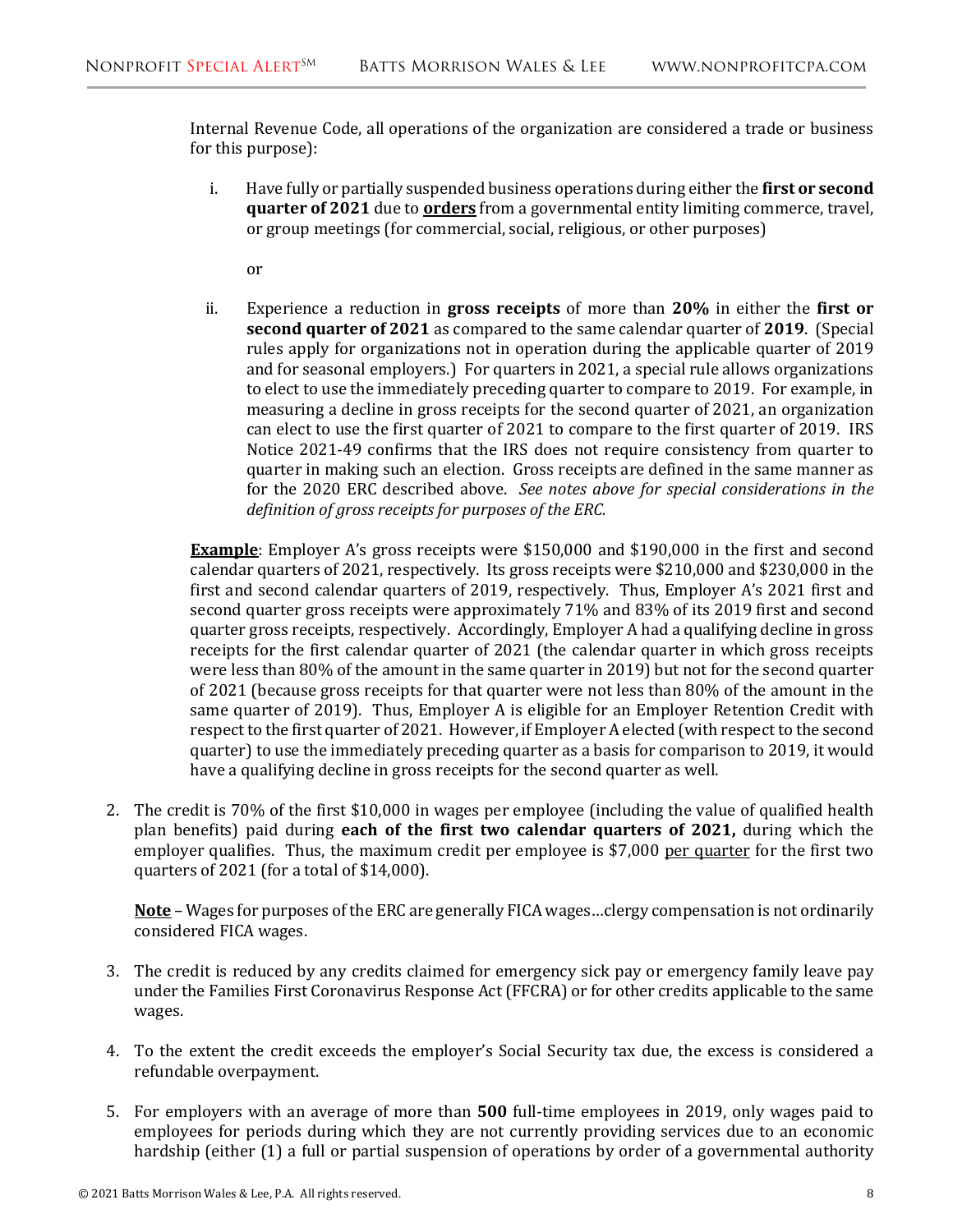due to COVID-19 or (2) a significant decline in gross receipts) are eligible for the credit. For eligible employers with an average of 500 or fewer full-time employees in 2019, **wages** paid to **all employees** (regardless of whether they were providing services) during a period of economic hardship (as defined above) are eligible for the credit.

- a. Aggregation of employee counts of affiliated entities may be required.
- b. Employee counts are made using the [methods applicable under the Affordable Care Act](https://www.irs.gov/affordable-care-act/employers/identifying-full-time-employees) in determining whether an employer is an "applicable large employer." (Note that only the counting method is applicable…the employee count thresholds for the Employee Retention Credit are unrelated to the thresholds for the Affordable Care Act.)

In addition to IRS Notice 2021-20, IRS Notice 2021-23, and IRS Notice 2021-49 the Internal Revenue Service provides a [list of FAQs](https://www.irs.gov/newsroom/faqs-employee-retention-credit-under-the-cares-act) related to the Employee Retention Credit. (As of the date this article was written, the IRS's FAQs did not reflect changes to the ERC made by the CAA or the ARPA.)

#### **Observations for Churches, Schools, and Other Organizations Subject to Mandatory Suspension of Group Meetings**

Some churches, schools, and charities may experience revenue declines in the first or second calendar quarter of 2021 in excess of 20% as compared to the same quarter of 2019 and may qualify for the credit accordingly. Additionally, churches, schools, and other organizations that were subject to **mandatory** government orders that resulted in the full or partial suspension of operations or group meetings (including mandatory government orders that required or resulted in capacity limitations in connection with such operations or group meetings, assuming the capacity limitations had more than a nominal effect on the operations) seem to be eligible for the Employee Retention Credit regardless of whether they were able to continue carrying on certain of their activities via remote participation.

Applying this interpretation would require the organization to evaluate whether it had "operations that were **fully or partially suspended** during any applicable calendar quarter due to **orders** from an appropriate governmental authority limiting commerce, travel, or group meetings (for commercial, social, religious, or other purposes) due to COVID-19." Such a determination may not be easy to make in every instance, since certain safety protocol communications made by government officials or agencies may not have reached the level of authority of "**orders**." (See Notice 2021-20, Q&A Item 10 for additional information on what qualifies as a governmental order for this purpose.) Additionally, language in the IRS Notice 2021-20, Q&A Item 15 states that if the "employer is able to continue operations comparable to its operations prior to the closure by requiring its employees to telework, the employer's operations are not considered to have been fully or partially suspended as a consequence of a governmental order."

While it may be tempting to assume that such language means that churches that offered virtual worship services were able to "continue operations comparable to its operation prior to the closure," we would argue that such is not the case. Not only are virtual worship services not comparable to regular in-person worship meetings, most churches stopped or limited other significant aspects of their operations in addition to inperson worship services…such as children's ministries, Sunday Schools, fellowship events, and more. Similarly, even though schools may have continued conducting classes online, many other school functions were stopped or limited…including athletics and other extracurricular activities. Our firm believes that, until and unless additional official contrary guidance is published, the position we have described herein with respect to churches and schools is reasonable, assuming that the suspended operations are more than a nominal portion of the church or school's business operations as defined in IRS Notice 2021-20.

#### **Assuming the IRS agrees with the interpretation described in the preceding paragraph, the Employee Retention Credit could represent a significant financial benefit to churches, schools, and other entities**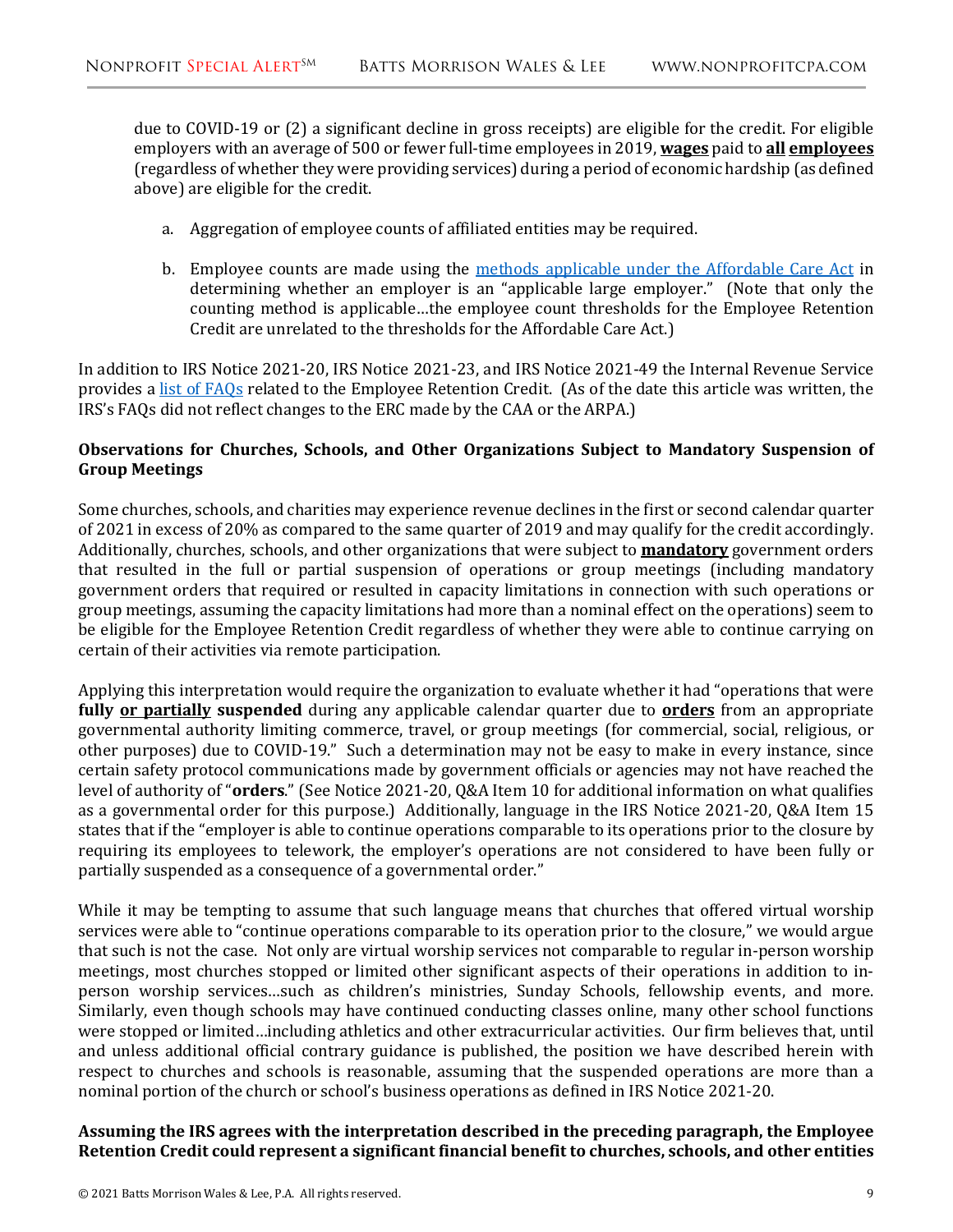**required to suspend or limit group meetings – particularly those with 500 or fewer full-time employees in 2019.** The reason is that for such organizations, the credit is 70% of the first \$10,000 in wages paid to **all** employees during the applicable quarter, regardless of whether such employees are providing services for the organization or not. That treatment contrasts dramatically with the treatment of organizations with more than 500 full-time employees in 2019. For those organizations, the credit is 70% of the first \$10,000 in wages paid during the applicable quarter **only to employees while they are not currently providing services to the organization.**

#### **Example – Church with 285 Full-Time Employees in 2019 and 2021**

Oak Church obtained and fully spent a PPP1 loan in 2020. It did not obtain a PPP2 loan. It does not qualify for any wage-related credits other than the ERC. Oak Church had 285 full-time non-clergy employees in 2019, 2020, and 2021 and no part-time employees. On March 15, 2020, Oak Church was ordered by government officials to stop holding in-person worship services. That mandate continued through May 31, 2020, at which time government officials permitted the church to hold limitedcapacity worship services. The mandate for limited capacity worship services continued through March 31, 2021, and included a prohibition against conducting certain of the church's other activities involving gatherings. Oak Church continued to pay all of its employees for the entire time during which in-person worship services were prohibited or limited. The operations that ceased as a result of government orders met IRS criteria for being more than nominal.

80 of its employees (other than clergy) performed no services for Oak Church during the period from March 15 through May 31, 2020 (due to government orders to cease holding worship services), but were paid, nonetheless. During the period from January 1, 2021, through March 31, 2021, Oak Church paid its 285 non-clergy employees \$12,000 each in wages (including qualified health plan benefits). 70% of the first \$10,000 of wages paid to each of its employees during the first quarter of 2021 is \$7,000 per employee. Oak Church is entitled to an Employee Retention Credit of \$1,995,000 (285 x \$7,000). The credit is refundable. To the extent that the credit exceeds Oak Church's employer Social Security tax due on its Form 941s for the first quarter of 2021, Oak Church may reduce its federal employer payroll tax deposits for that quarter to zero and receive a refund of the credit amount in excess of the otherwise required deposits.

*[Note that if Oak Church had an average of more than 500 full-time employees in 2019, the credit would not apply. For employers of that size, the credit would apply only with respect to the wages paid to employees who did not provide services and only during the period in which they were paid while not providing services. Oak Church did not have employees who were paid while not providing services during the first quarter of 2021.]*

# **For the Period July 1, 2021, through September 30, 2021**

The American Rescue Plan Act of 2021 (ARPA), enacted on March 11, 2021, created Internal Revenue Code Section 3134, which provides an employee retention credit for wages paid from July 1, 2021, through December 31, 2021. However, the Infrastructure Investment Act enacted in November 2021 eliminated the ERC for the period October 1, 2021 through December 31, 2021 (except for recovery startup businesses). The ERC for the third quarter 2021 generally follows the same rules for the first and second quarter 2021 (described in the immediately preceding section), with specific changes noted below. The [IRS](https://www.irs.gov/pub/irs-drop/n-21-49.pdf) released **IRS** [Notice 2021-49](https://www.irs.gov/pub/irs-drop/n-21-49.pdf) that provides additional guidance regarding the ERC for this time period (which has not yet been updated to reflect the elimination of the ERC for the fourth quarter of 2021).

1. The ERC for this period is a refundable credit against the employer's share of **Medicare** tax [the 1.45% portion – not the 6.2% Social Security tax as in prior quarters]. (To reiterate, the fact that the ERC is a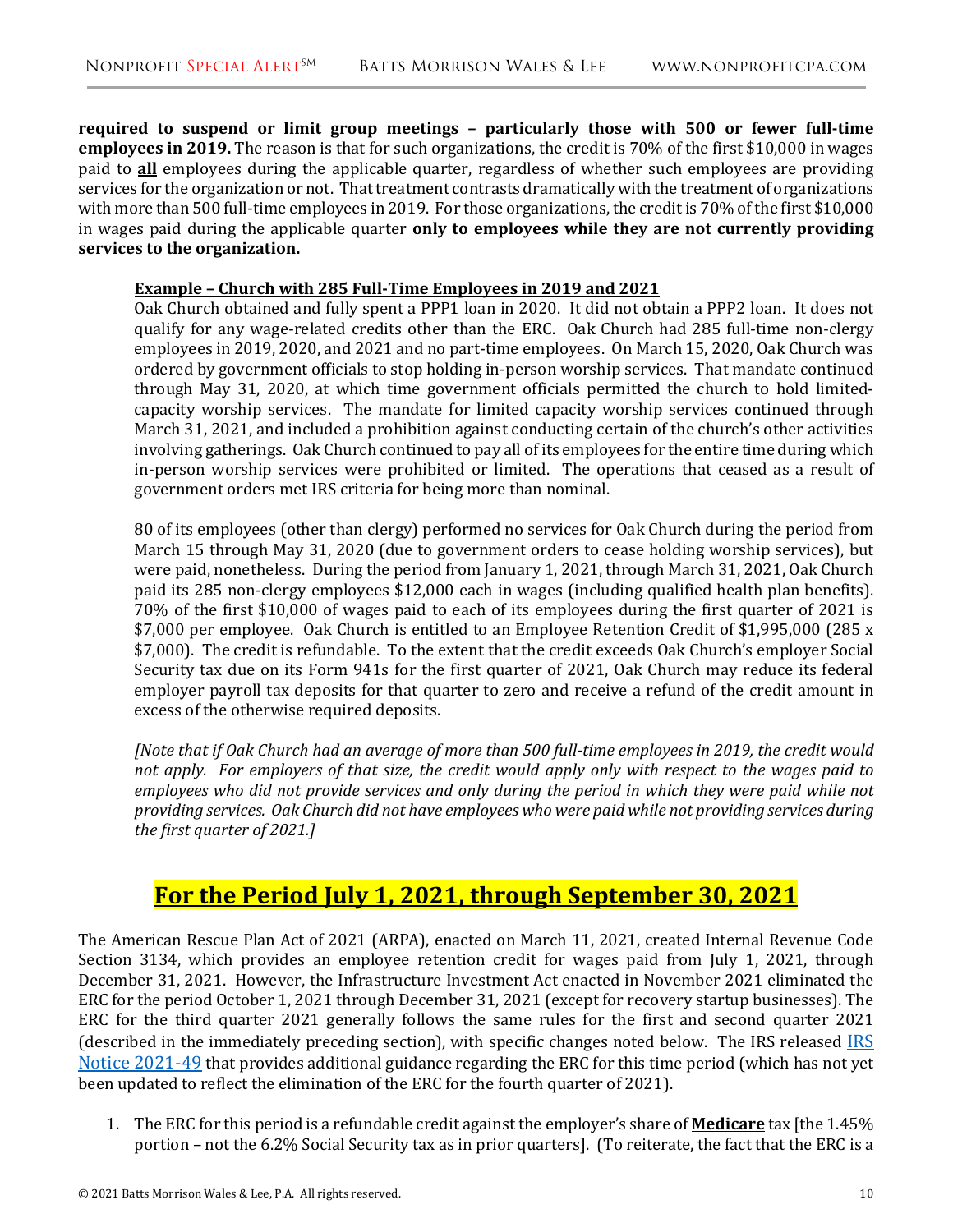refundable credit means that it is simply money from the government – if the amount of the credit exceeds the employer's share of Medicare tax against which it is a credit, the organization can reduce the amount that it deposits to cover other payroll tax obligations. If the credit exceeds all such taxes owed by the employer, the employer receives a refund of the excess credit amount.)

- 2. An election may be made by the employer in evaluating its eligibility for the ERC in the third quarter of 2021 to calculate its gross receipts reduction threshold based on the immediately preceding calendar quarter as compared to the same quarter in 2019. For example, for purposes of determining whether the employer meets the gross receipts reduction threshold for ERC eligibility in Q3 2021, the employer may elect to compare its Q2 2021 gross receipts with its gross receipts in Q2 2019. IRS Notice 2021-49 confirms that the IRS does not require consistency from quarter to quarter in making such an election. (Special rules continue to apply for organizations not in operation during the applicable quarter of 2019 and for seasonal employers.)
- 3. A special rule was created for employers that have experienced a reduction in gross receipts in a quarter in excess of 90% of the gross receipts for the same quarter in 2019.

In addition to IRS Notice 2021-20, IRS Notice 2021-23, and IRS Notice 2021-49, the Internal Revenue Service provides a [list of FAQs](https://www.irs.gov/newsroom/faqs-employee-retention-credit-under-the-cares-act) related to the Employee Retention Credit.

# **Not-So-Obvious 2020 and 2021 ERC Eligibility Considerations**

Nuances within the ERC eligibility rules and definitions described above create opportunities for organizations to be eligible for the ERC that may not be obvious to an organization without careful consideration of an organization's particular facts. We have included some examples of "not-so-obvious" scenarios that may cause your organization to be eligible for the ERC. This is not an exhaustive list of possibilities but is intended to demonstrate that the definitions and rules described in the guidance above must be carefully considered and evaluated.

- In considering the gross receipts reduction thresholds for 2020 and 2021, did your organization engage in a special fundraising or capital campaign in 2019, such that the mechanical calculation of gross receipts in a particular quarter in 2020 or 2021 as compared to the same quarter in 2019 meets the ERC gross receipts reduction thresholds?
- In considering the gross receipts reduction thresholds for 2020 and 2021, did your organization liquidate a significant asset or assets in 2019, such that the mechanical calculation of gross receipts in a particular quarter in 2020 or 2021 as compared to the same quarter in 2019 meets the ERC gross receipts reduction thresholds?
- In considering the gross receipts reduction thresholds for 2020 and 2021, did your organization receive an unusual grant or gift in a particular quarter in 2019? If so, have you considered whether your organization's gross receipts in 2020 or 2021 for that same quarter may meet the ERC gross receipts reduction thresholds?
- In considering the full or partial suspension of business operations economic hardship test, have you considered capacity limitations that your organization imposed in its operations in order to adhere to a government mandate regarding social distancing – even if your organization was considered an "essential business?" Did such capacity limitations more than nominally affect your organization's operations?